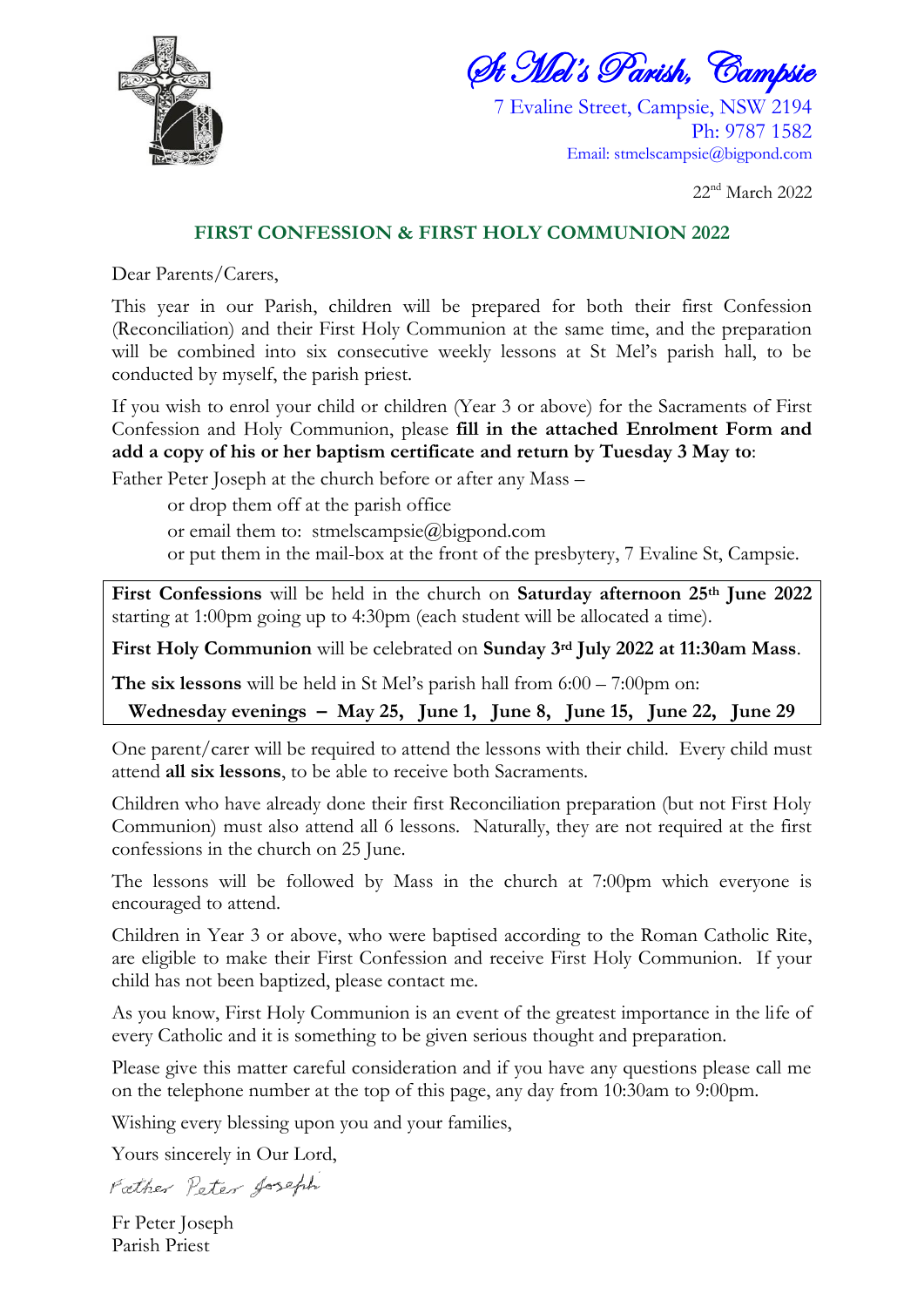## **ADDITIONAL INFORMATION for First Communion Mass, Sunday 3 July, 11:30am**

- The rehearsal will be at the end of the last evening's lesson on 29 June.
- What to wear at First Holy Communion: Boys: white long-sleeved shirt with tie and long pants. Girls: white dress (shoulders covered) and veil.
- Avoid talking inside the church.
- Turn off mobile phones inside the church.
- To prevent distractions and to maintain reverence, **no photos or videos** may be taken in the church. Please tell this to any family members or relatives coming.
- There will be a professional photographer on the day to take individual photos in the hall before Mass. There will also be opportunity for parents and family to take a group photo at the end outside the church.
- After Mass, a certificate will be presented to each child outside the church.

\* \* \*

For your records, please note which Mass you chose to attend with your child and to introduce yourselves to Father Peter Joseph after Mass:

 $\square$  Saturday 21 May 5pm or  $\square$  Sunday 22 May 8:30am or  $\square$  Sunday 22 May 10:00am

Remember to contact Fr. P. Joseph if you cannot come to one of the lessons.